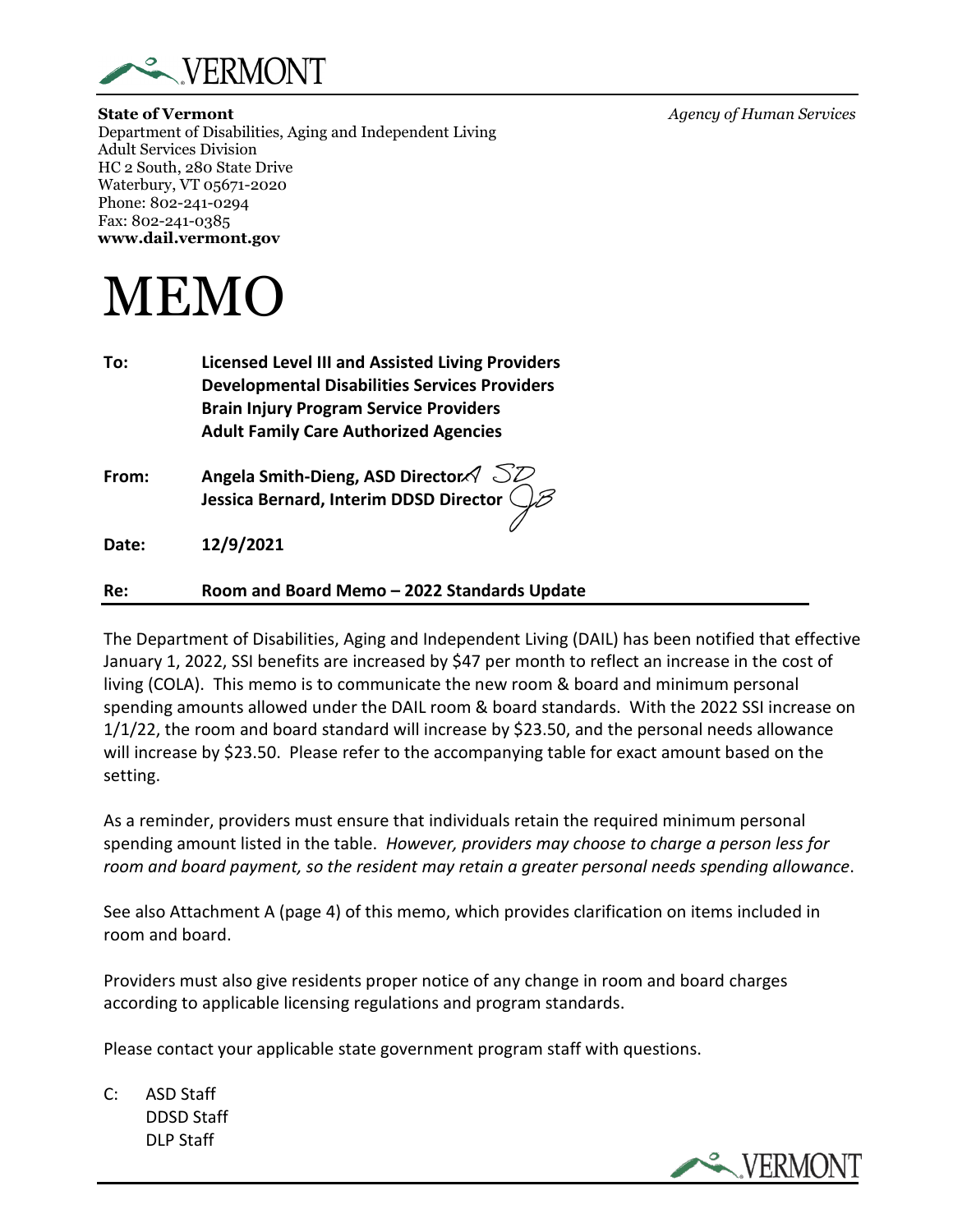

# **2022 Room and Board Table:**

#### **Developmental Services**

|                                                           | <b>Total SSI</b><br>2022 | Room &<br><b>Board</b> | <b>Minimum</b><br>Personal |
|-----------------------------------------------------------|--------------------------|------------------------|----------------------------|
| <b>Description</b>                                        |                          |                        | <b>Spending</b>            |
| Unlicensed Residential Care Home                          |                          |                        |                            |
| (also called Board and Care Home or Developmental Home or |                          |                        |                            |
| Shared Living)                                            | 939.69                   | 760.69                 | 179.00                     |
| <b>Licensed Residential Care Home</b>                     |                          |                        |                            |
| Level III without ACCS                                    | 1108.13                  | 929.13                 | 179.00                     |
| Licensed Residential Care Home                            |                          |                        |                            |
| Level IV/TCR                                              | 1064.94                  | 885.94                 | 179.00                     |
| Independent Living                                        | 893.04                   | n/a                    | n/a                        |

Section 6.2 of the Developmental Services Regulations specifies that the above designation shall be full and complete payment for room and board for people receiving residential services funded through the home and community-based waiver. The same section governs individuals with private means to pay room and board.

#### **TBI Services**

|                                                           | <b>Total SSI</b> | Room &       | <b>Minimum</b> |
|-----------------------------------------------------------|------------------|--------------|----------------|
| <b>Description</b>                                        | 2022             | <b>Board</b> | Personal       |
|                                                           |                  |              | Spending       |
| Unlicensed Residential Care Home                          |                  |              |                |
| (also called Board and Care Home or Developmental Home or |                  |              |                |
| Shared Living)                                            | 939.69           | 760.69       | 179.00         |
| Licensed Residential Care Home                            |                  |              |                |
| Level III without ACCS                                    | 1108.13          | 929.13       | 179.00         |
| <b>Licensed Residential Care Home</b>                     |                  |              |                |
| Level IV/TCR                                              | 1064.94          | 885.94       | 179.00         |
| Independent Living                                        | 893.04           | n/a          | n/a            |

#### **Choices for Care – Adult Family Care**

|                               |                  |              | <b>Minimum</b>  |
|-------------------------------|------------------|--------------|-----------------|
| <b>Description</b>            | <b>Total SSI</b> | Room &       | Personal        |
|                               | 2022             | <b>Board</b> | <b>Spending</b> |
| <b>Adult Family Care Home</b> | 939.69           | 760.69       | 179.00          |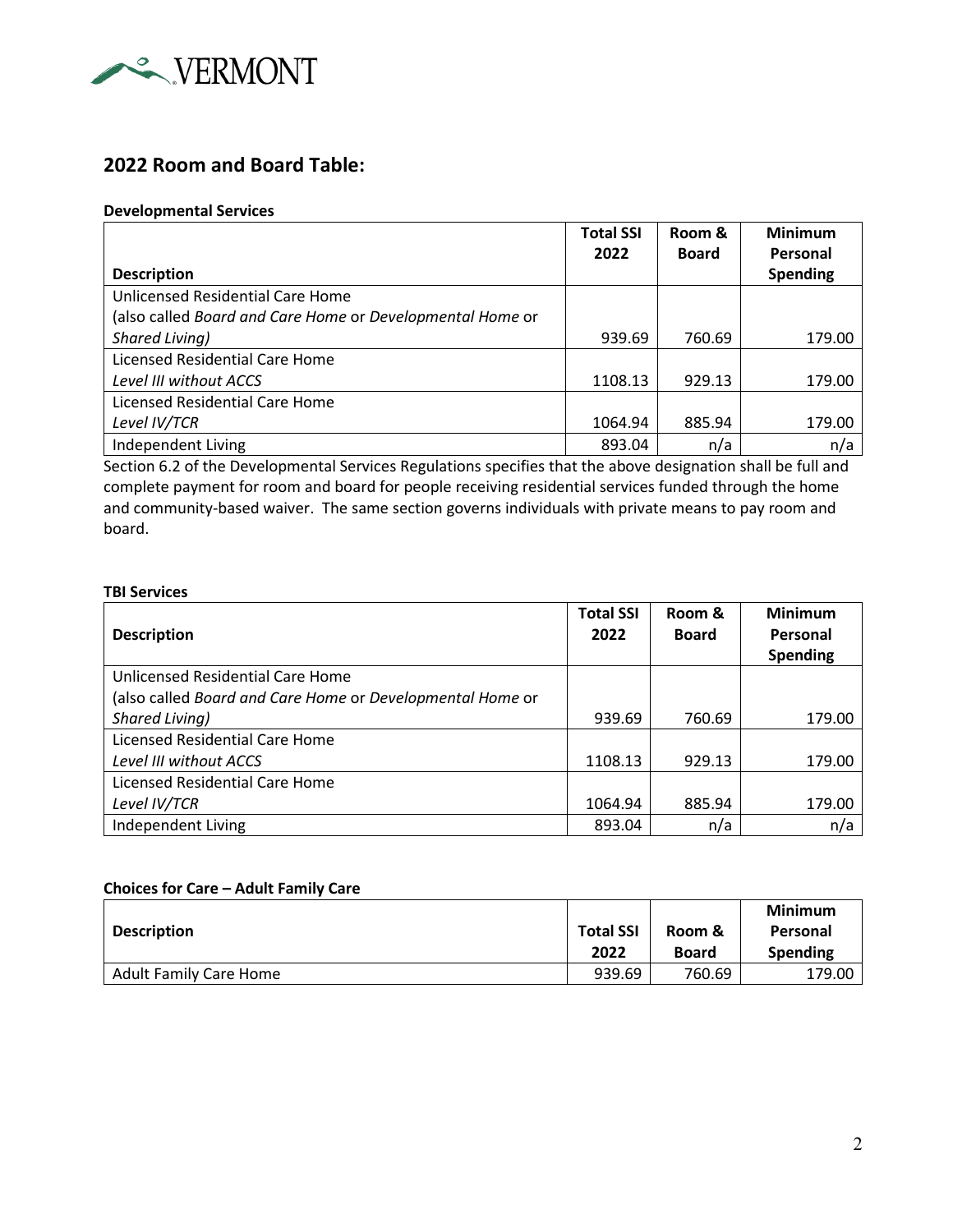

# **Assistive Community Care Services (includes CFC Enhanced Residential Care)**

|                                                                  |                 |              | <b>Minimum</b>  |
|------------------------------------------------------------------|-----------------|--------------|-----------------|
|                                                                  | Total           | Room &       | Personal        |
| <b>Description</b>                                               | <b>SSI 2022</b> | <b>Board</b> | <b>Spending</b> |
| Licensed Level III Residential Care Home and Assisted Living     |                 |              |                 |
| Residences with ACCS                                             |                 |              |                 |
| *Residents living in a private room with income above SSI may be |                 |              |                 |
| charged room & board up to 85% of their net income after         |                 |              |                 |
| Medicaid standard deductions and medical deductions.             | 889.38          | 761.38       | 128.00          |

| <b>Medicaid Protected Income Limit</b> | 2022   | 2021   |
|----------------------------------------|--------|--------|
| <b>Outside</b> Chittenden County       | \$1166 | \$1100 |
| <b>Inside</b> Chittenden County        | \$1266 | \$1191 |